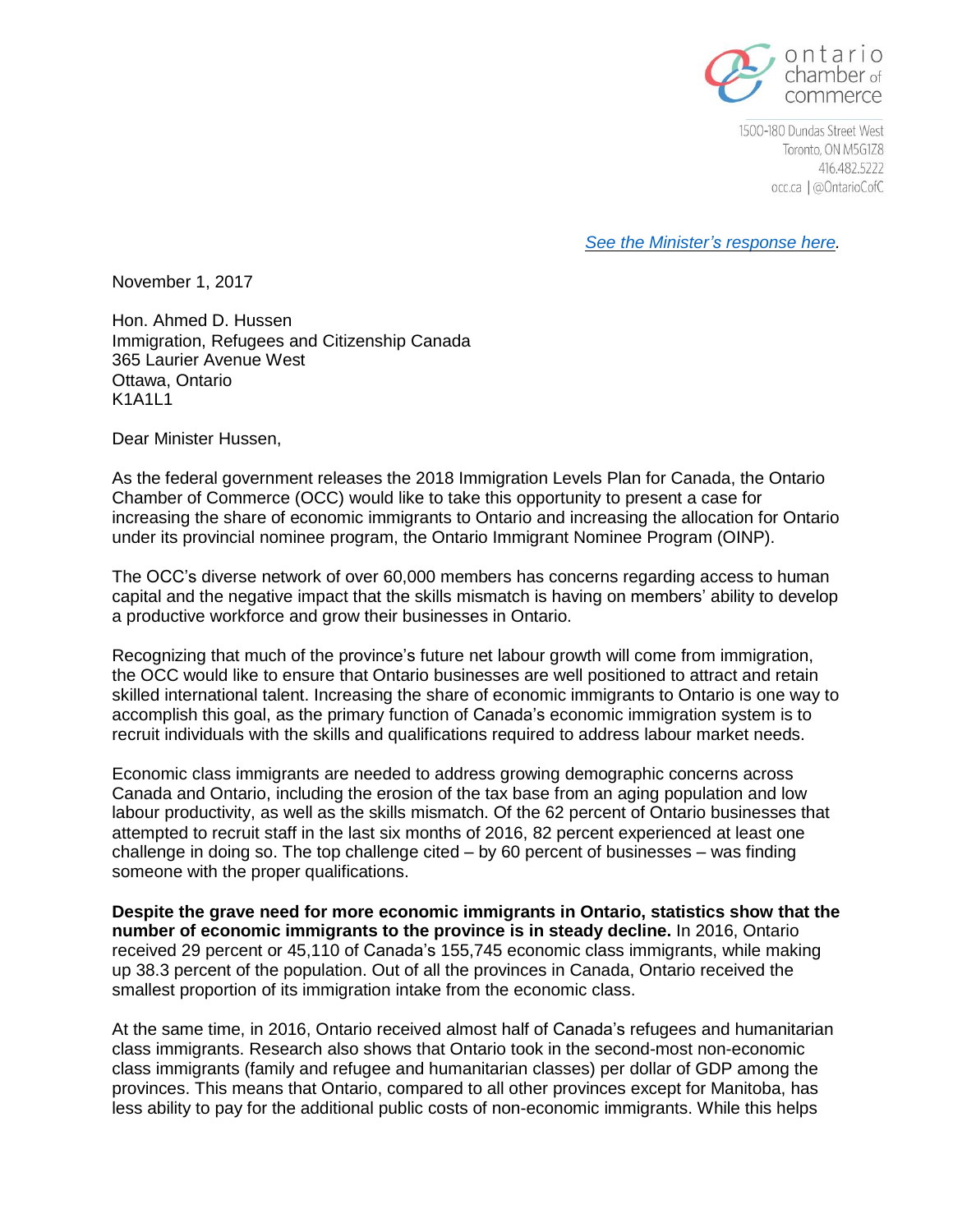

1500-180 Dundas Street West Toronto, ON M5G1Z8 416.482.5222 occ.ca | @OntarioCofC

Canada meets its humanitarian and reunification goals, it also results in Ontario bearing a higher proportion of the costs when supporting non-economic class immigrants. An important component of increasing the share of economic immigrants to Ontario and thus maintaining businesses competitiveness and providing employers with necessary talent, is the increase of the OINP allocations.

In 2016, Ontario selected only 3.6 percent of all its immigrants through the OINP, while the rest of Canada selected 39 percent. Quebec, one of Ontario's peer jurisdictions, has an immigration program that allows the province to select 57.3 percent of its immigrants for economic reasons almost seventeen times greater than Ontario.

Currently, the OINP is limited to a small annual allocation of 6,000, which represents only 5.5 percent of immigrants coming to Ontario. This means that the federal government is responsible for the selection of 95 percent of Ontario's immigrants.

The expansion of the OINP allocation would increase Ontario's ability to respond to its unique labour market needs and maximize the economic benefits of immigrants. The allocations for OINP should be renegotiated to bring them in line with those of other provinces. Considering that Ontario receives a disproportionate number of non-economic immigrants, changing the allocations through the OINP would help Ontario meet its economic immigration goals.

The fact that Ontario has proportionately lower economic immigrants than other provinces greatly reduces the prosperity of the most populace province in Canada. Economic immigration is a key factor in enabling employers in Ontario to obtain appropriate skilled talent and thus support economic competitiveness, including boosting innovation, entrepreneurship, investment attraction and international trade. The OCC asks that the federal government increase the share of economic immigrants to Ontario in a way that is proportionate and fair to the needs and size of the province.

We look forward to your response and welcome the opportunity to discuss the issues outlined in further detail.

Sincerely,

Richard Koroscil Interim President & CEO Ontario Chamber of Commerce

CC: Hon. Justin Trudeau, Prime Minister of Canada